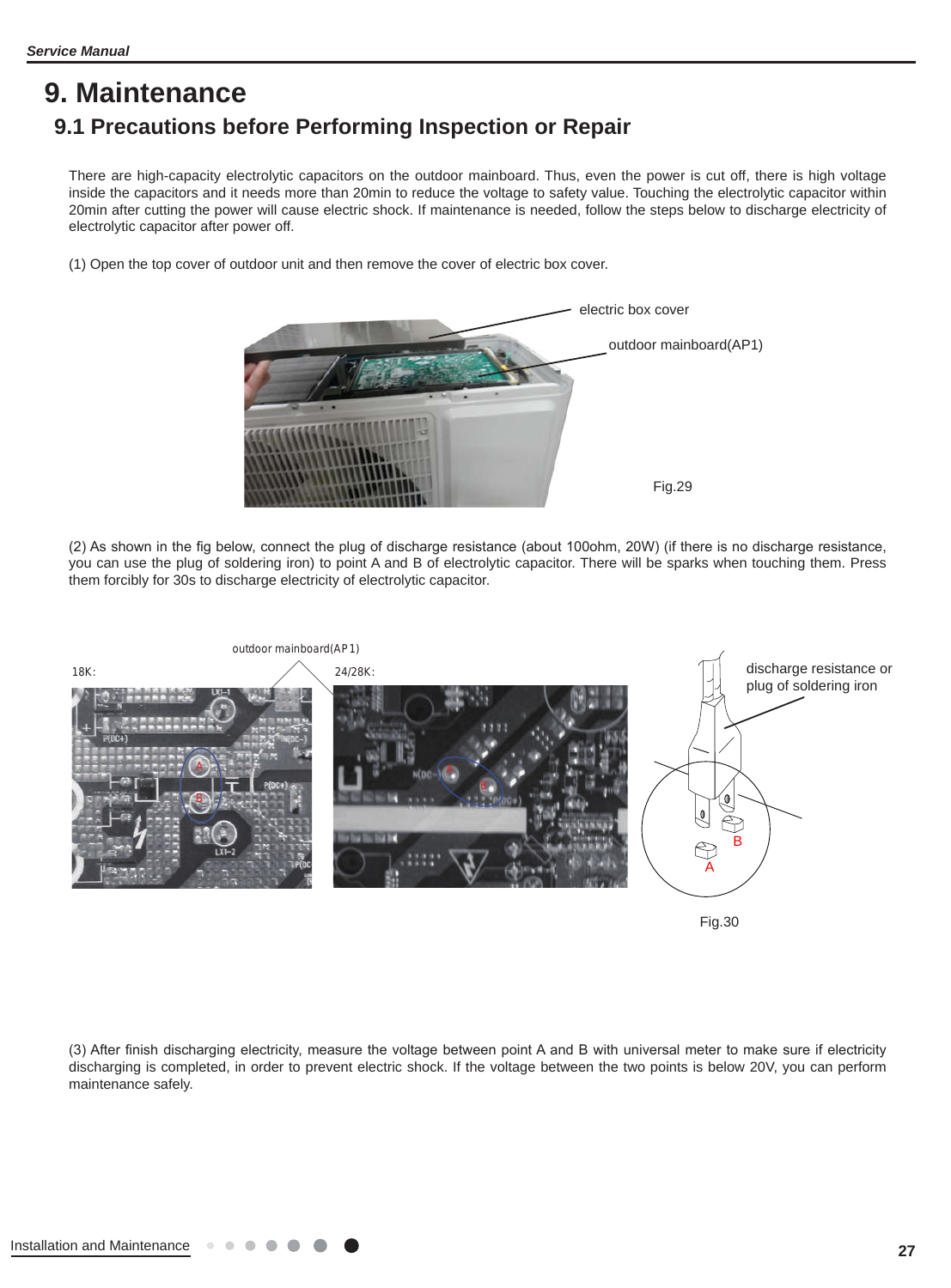## **9.2 Flashing LED of Indoor/Outdoor Unit and Primary Judgement**

1. Requirement of malfunction display

When several malfunctions happen at the same time, malfunction codes will be displayed circularly.

2. Malfunction display method

(1) Hardware malfunction: it will be displayed immediately, please refer to "Malfunction status sheet";

(2) Operation status: it will be displayed immediately, please refer to "Malfunction status sheet";

(3) Other malfunction: It will be displayed after the compressor has been stopped for 200s, please refer to "Malfunction status sheet".

(Note: when the compressor starts up again, malfunction display waiting time (200s) will be cleared.)

3. Malfunction display control

Indoor unit displays malfunction code as shown in the sheet below. ODU communication light will be off for 1s and then blink for 1s circularly.

4. Viewing malfunction code through remote controller

Enter viewing malfunction code: pressing light button for 6 times within 3S to view malfunction code;

Exit viewing malfunction code: pressing light button for 6 times within 3S or after the malfunction code is displayed for 5min.

| Malfunction status sheet                                      |                                  |                |
|---------------------------------------------------------------|----------------------------------|----------------|
| <b>Malfunction name</b>                                       | Malfunction type                 | Nixie tube     |
| Zero cross detection circuit malfunction                      | Hardware malfunction             | U <sub>8</sub> |
| Malfunction protection of jumper cap                          | Hardware malfunction             | C <sub>5</sub> |
| Feedback of without IDU motor                                 | Hardware malfunction             | H <sub>6</sub> |
| Indoor ambient temperature sensor is open/short circuited     | Hardware malfunction             | F <sub>1</sub> |
| Indoor evaporator temperature sensor is open/short circuited  | Hardware malfunction             | F <sub>2</sub> |
| Liquid valve temperature sensor is open/short circuited       | Hardware malfunction             | b <sub>5</sub> |
| Gas valve temperature sensor is open/short circuited          | Hardware malfunction             | b7             |
| Modular temperature sensor is open/short circuited            | Hardware malfunction             | P7             |
| Outdoor ambient temperature sensor is open/short circuited    | Hardware malfunction             | F4             |
| Outdoor condenser inlet pipe temperature sensor is            | Hardware malfunction             | A <sub>5</sub> |
| open/short circuited (commercial)                             |                                  |                |
| Outdoor condenser middle pipe temperature sensor is           | Hardware malfunction             | F <sub>4</sub> |
| open/short circuited                                          |                                  |                |
| Outdoor condenser outlet pipe temperature sensor is           | Hardware malfunction             | A7             |
| open/short circuited (commercial)                             |                                  |                |
| Outdoor discharge temperature sensor is<br>open/short         | Hardware malfunction             | F <sub>5</sub> |
| circuited                                                     |                                  |                |
| Communication malfunction                                     | Hardware malfunction             | E <sub>6</sub> |
| Malfunction of phase current detection circuit for compressor | Hardware malfunction             | U <sub>1</sub> |
| Compressor demagnetization protection                         | Viewing malfunction code         | <b>HE</b>      |
| Malfunction of voltage dropping for DC bus-bar                | through remote controller within | U <sub>3</sub> |
| Module high temperature protection                            | 200s; displayed directly on      | P <sub>8</sub> |
| Refrigerant lacking or blockage protection of system (not     | nixietube after 200s             | F <sub>0</sub> |
| available for residential ODU)                                |                                  |                |
| Charging malfunction of capacitor                             | Hardware malfunction             | PU             |
| High pressure protection of system                            | Hardware malfunction             | E1             |
| Low pressure protection of system (reserved)                  | Hardware malfunction             | E <sub>3</sub> |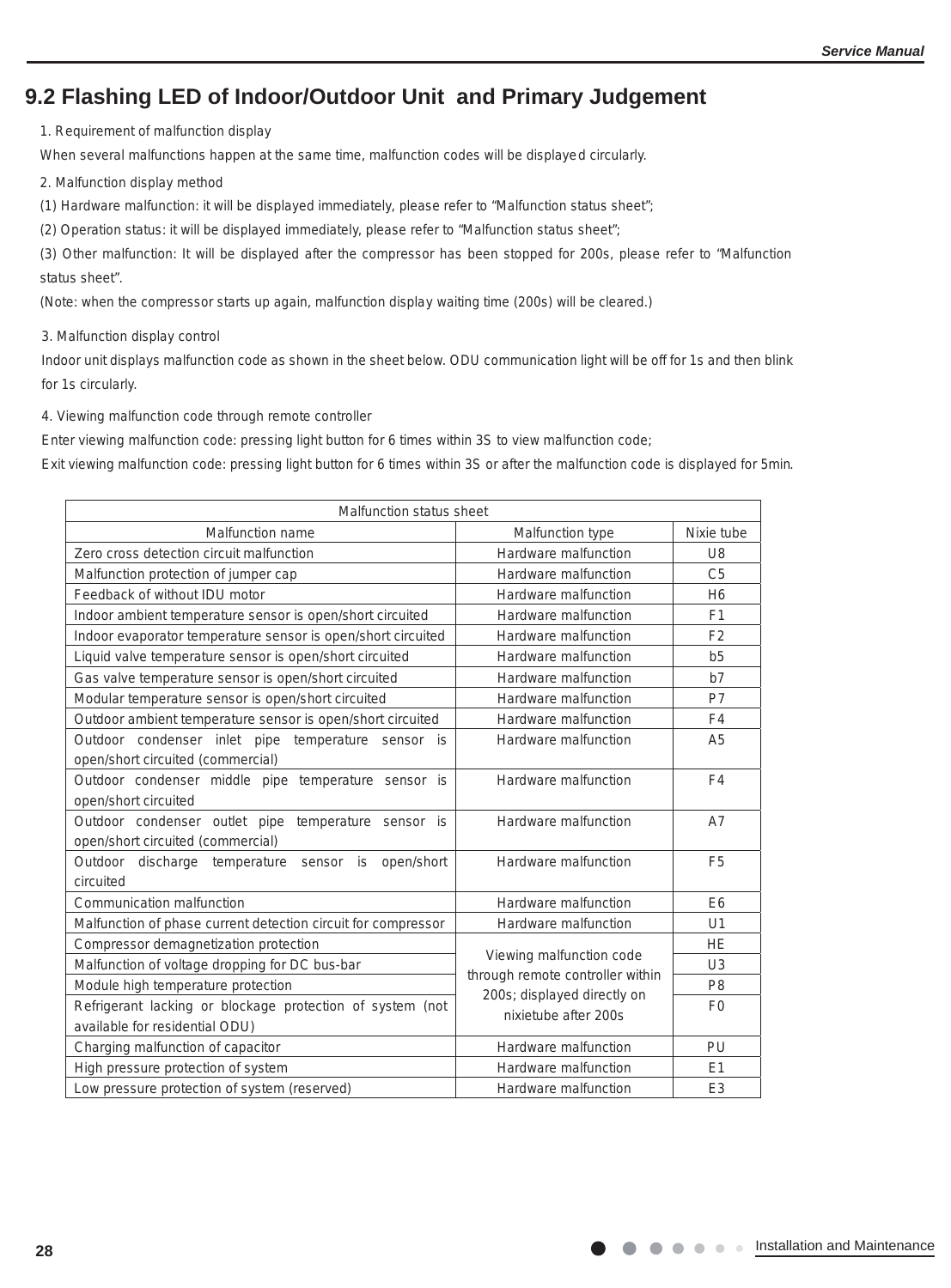|                                                            | Viewing malfunction code         |                |
|------------------------------------------------------------|----------------------------------|----------------|
|                                                            | through remote controller within | H <sub>3</sub> |
| Compressor overload protection                             | 200s; displayed directly on      |                |
|                                                            | nixietube after 200s             |                |
| Indoor unit and outdoor unit do not match                  | Hardware malfunction             | LP             |
| Malfunction of memory chip                                 | Hardware malfunction             | EE             |
| Wrong connection of communication wire or malfunction of   |                                  | dn             |
| electronic expansion valve                                 | Hardware malfunction             |                |
| Malfunction of complete units current detection            | Hardware malfunction             | U <sub>5</sub> |
| Malfunction protection of outdoor fan 1                    | Hardware malfunction             | L <sub>3</sub> |
| Detection status of wrong connection of communication wire |                                  | dd             |
| or malfunction of electronic expansion valve               | Operation status                 |                |
| Mode conflict                                              | Operation status                 | E7             |
| Refrigerant recycling mode                                 | Operation status                 | Fo             |
| X-fan                                                      | Operation status                 | <b>AL</b>      |
| Defrosting or oil return in heating mode                   | Operation status                 | H1             |
| Start failure of compressor                                |                                  | Lc             |
| High discharge temperature protection of compressor        |                                  | E4             |
| Overload protection                                        |                                  | E <sub>8</sub> |
| Whole unit overcurrent protection                          |                                  | E <sub>5</sub> |
| Compressor phase current protection                        | Viewing malfunction code         | P <sub>5</sub> |
| Compressor desynchronizing                                 | through remote controller within | H7             |
| Compressor phase-lacking/phase-inverse protection          | 200s; displayed directly on      | Ld             |
| IPM modular protection                                     | nixietube after 200s             | H <sub>5</sub> |
| DC bus-bar low voltage protection                          |                                  | PL             |
| DC bus-bar high voltage protection                         |                                  | PH             |
| PFC protection                                             |                                  | <b>HC</b>      |
| The four-way valve is abnormal                             |                                  | $U$ 7          |

 $\mathcal{A}_1$  . The communication failure with  $\mathcal{A}_2$  of  $\mathcal{A}_3$  and  $\mathcal{A}_4$   $\mathcal{A}_5$  and  $\mathcal{A}_6$   $\mathcal{A}_7$  and  $\mathcal{A}_8$  and  $\mathcal{A}_7$  and  $\mathcal{A}_8$  and  $\mathcal{A}_9$  and  $\mathcal{A}_9$  and  $\mathcal{A}_9$  and  $\mathcal{A}_9$  and  $\mathcal{$ 

## **9.3 Malfunction Checking and Elimination**

1 IPM protection malfunction: 1 IPM protection malfunction:

Main checking point: Main checking point:

● If the input voltage of the unit is within normal range? ● If the input voltage of the unit is within normal range?

If the connection wire of compressor is connected well? Is it loose? If the connection sequence is correct?

If the resistance of compressor coil is normal? If the isolation of compressor coil with copper pipe is good? If the unit is overloaded? If the heat radiation of the unit is good?

If the refrigerant charge is suitable?

Flow chart: Flow chart: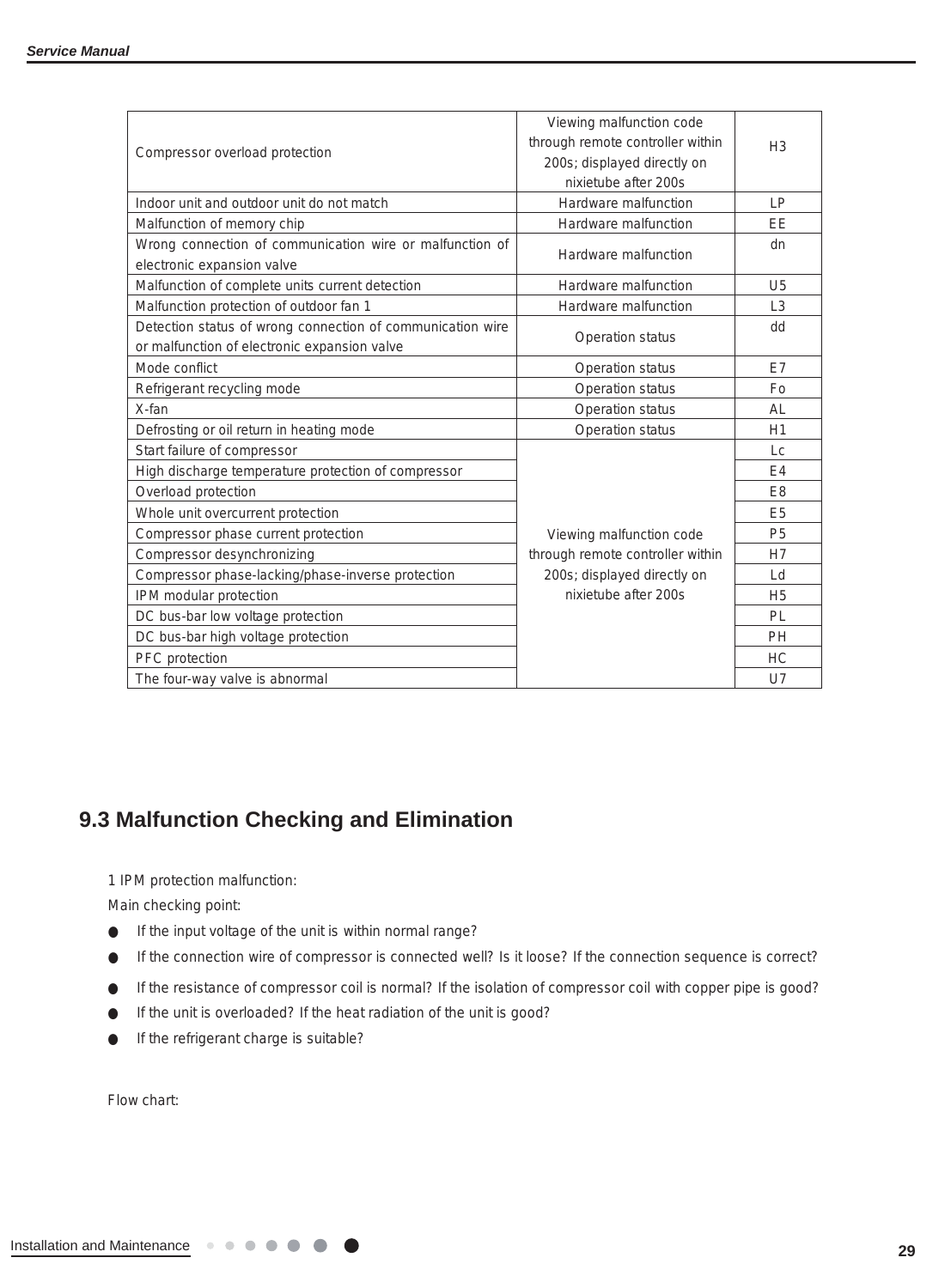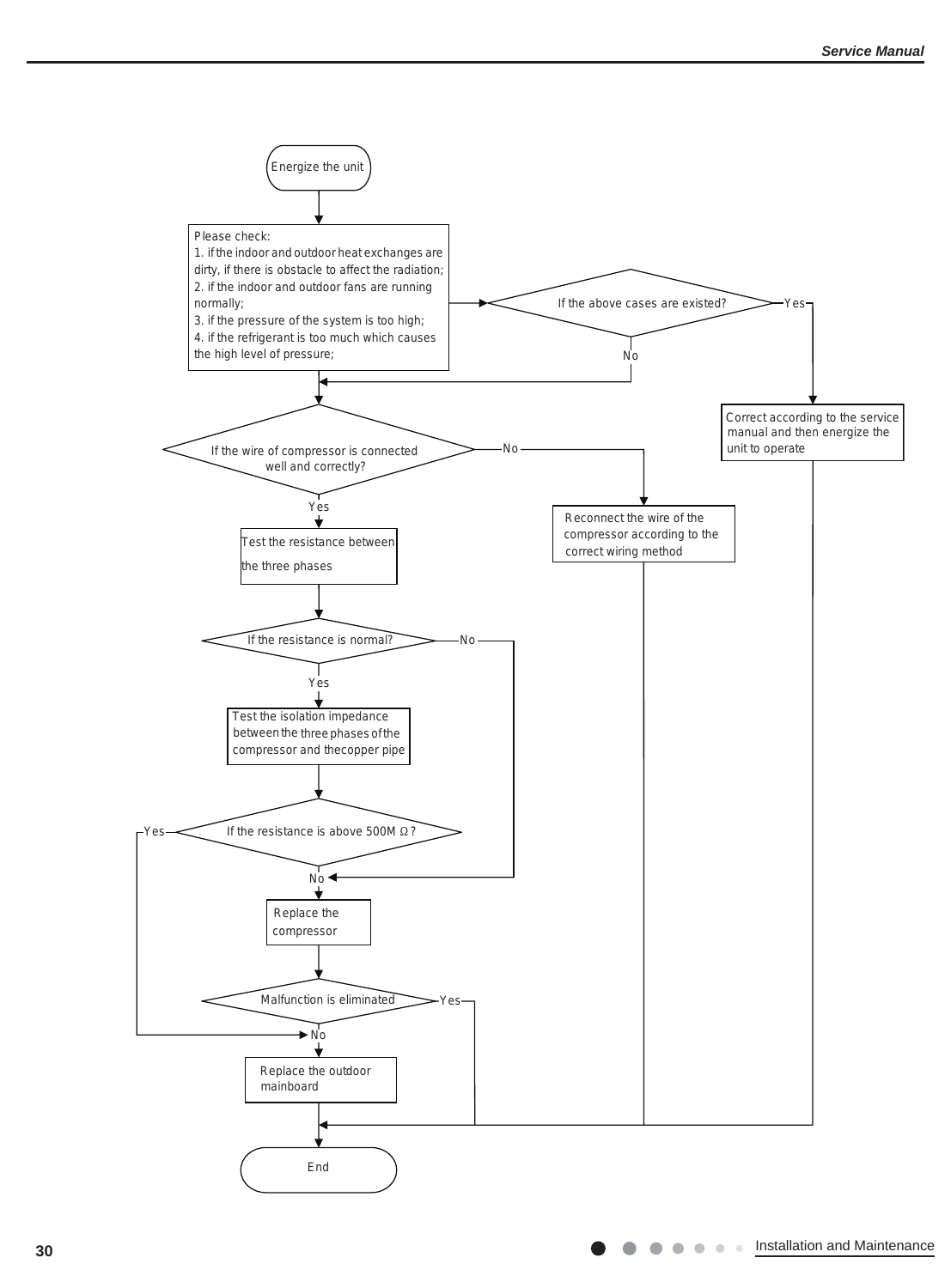2. PFC protection malfunction, capacity charging malfunction

Main checking points:

- If the wiring of the induction is connected well and if the induction is broken;
- **If the mainboard is broken;**

Flow chart:

For 18K

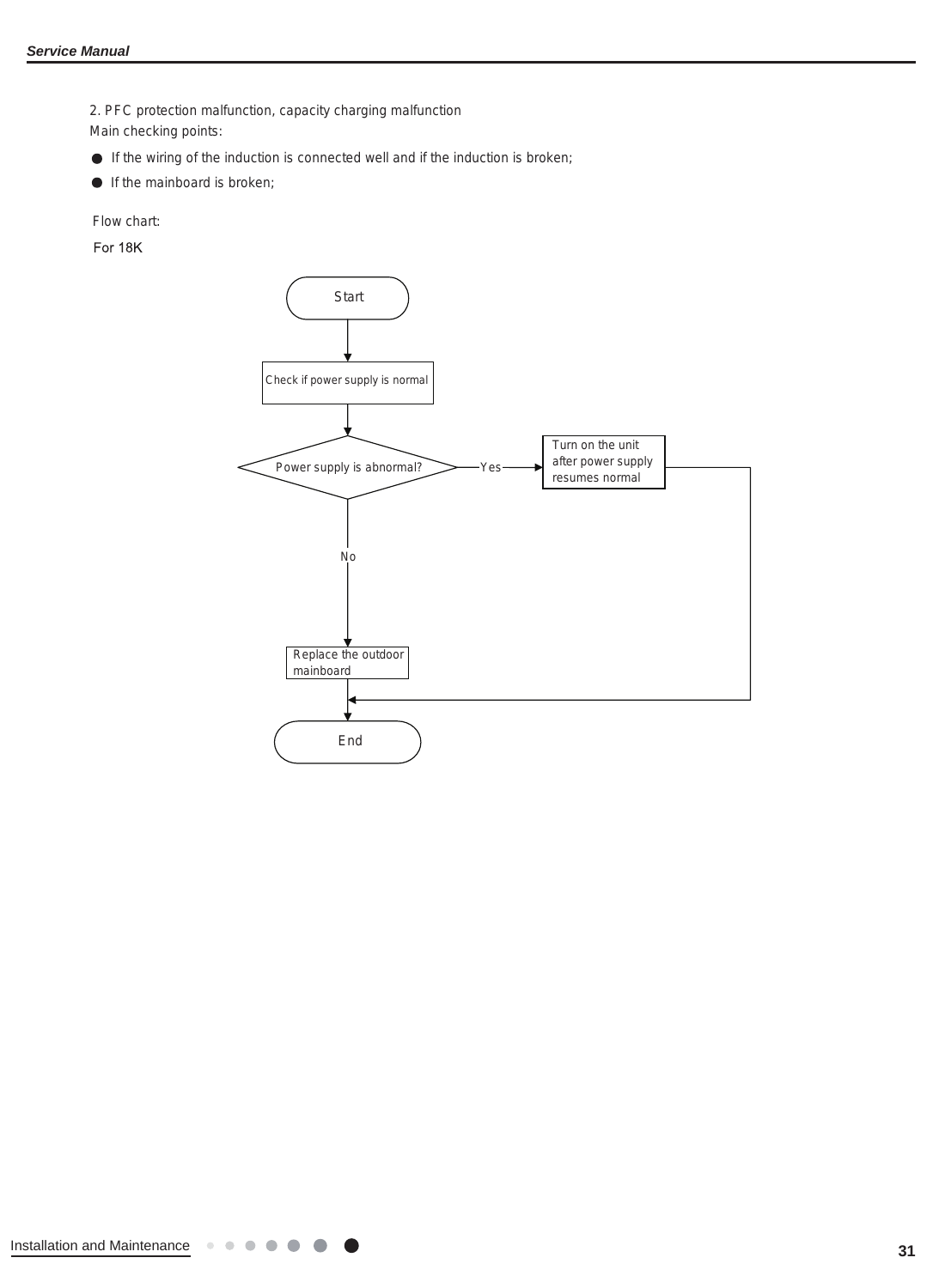For 24/28K

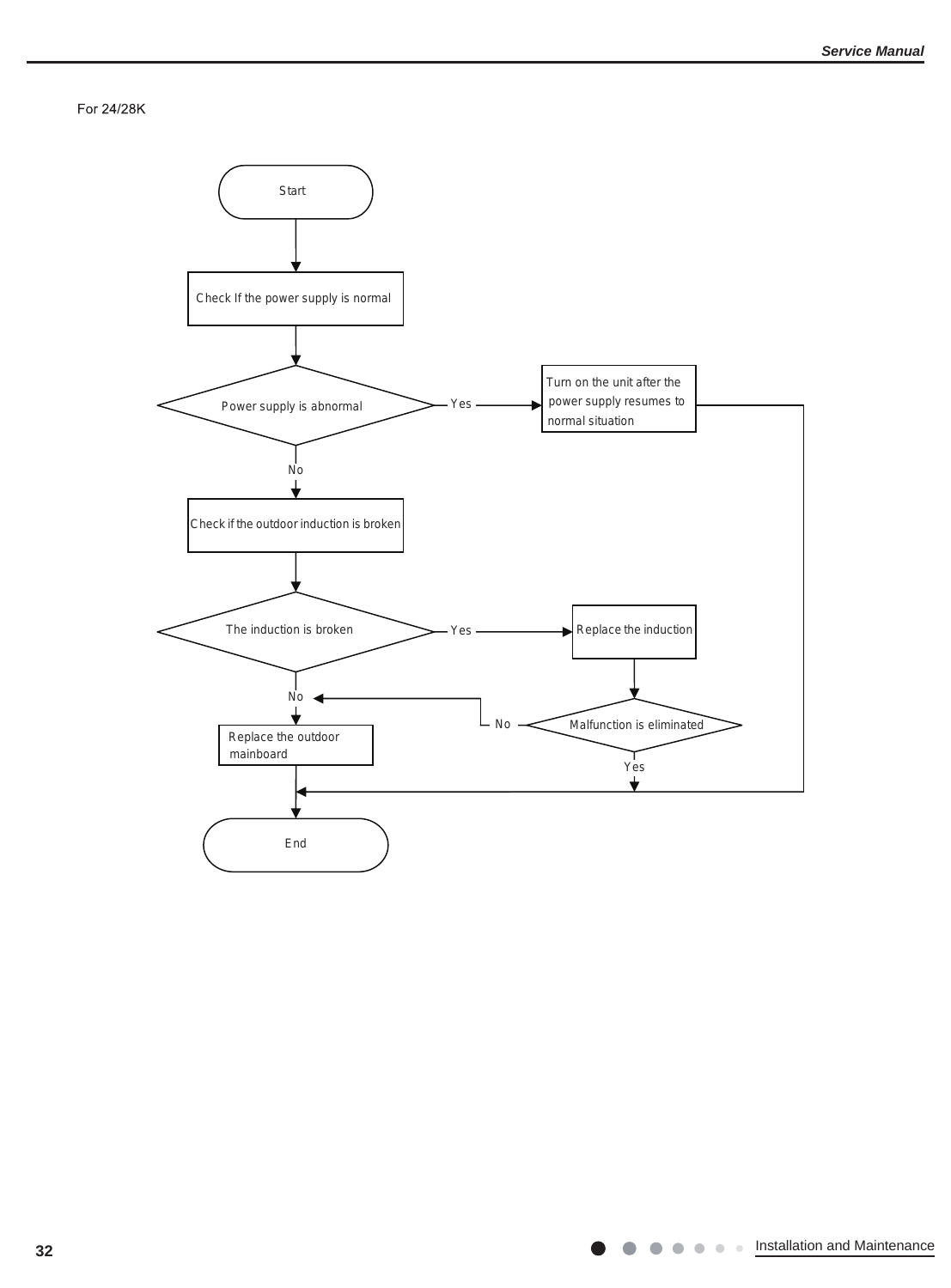3. Compressor desynchronizing malfunction

Main checking points:

- If the pressure of the system is too high;
- $\bullet$  If the eletric expansion valve is working normally or it is broken;
- If the radiation of the unit is good;  $\bullet$

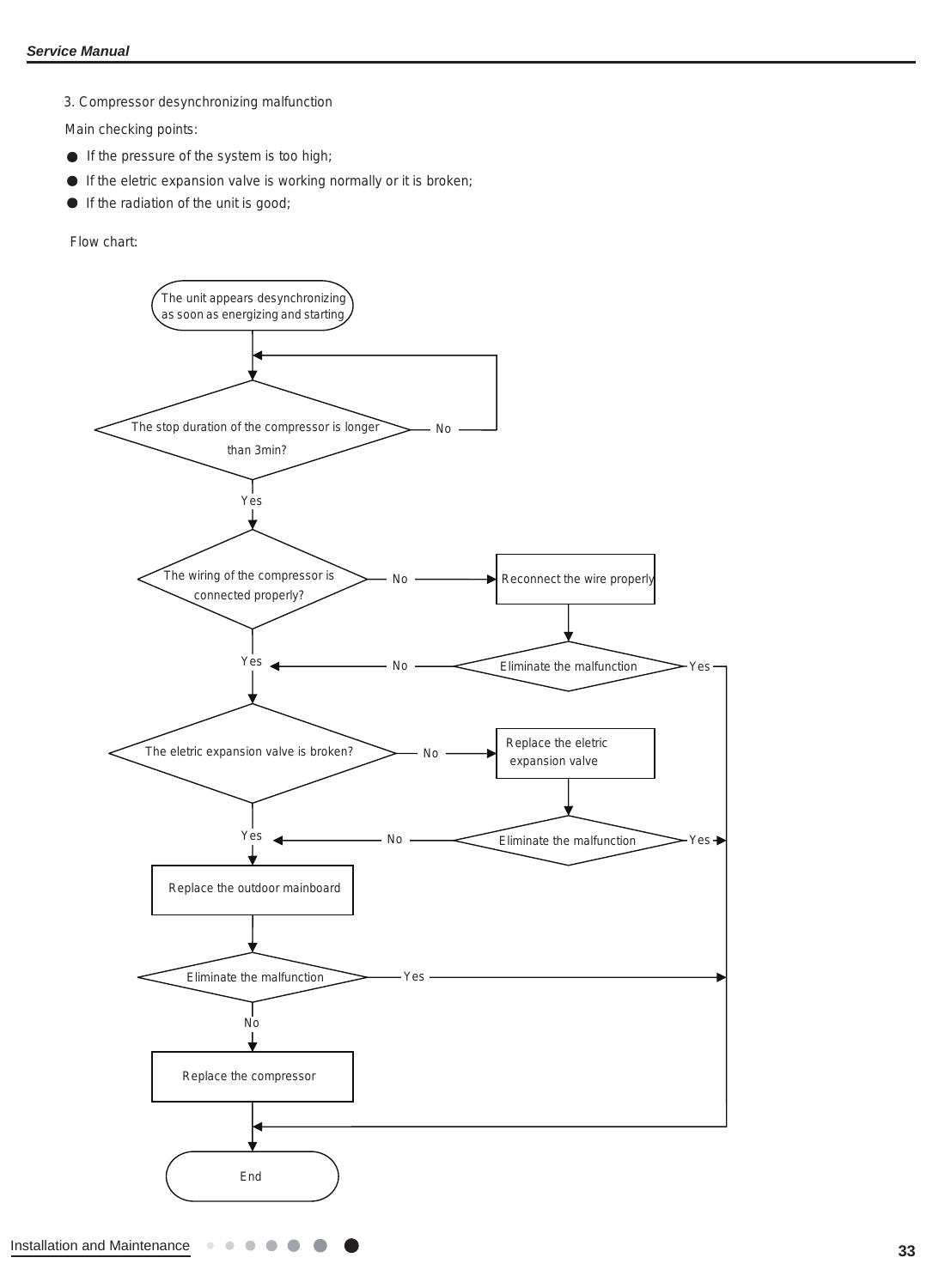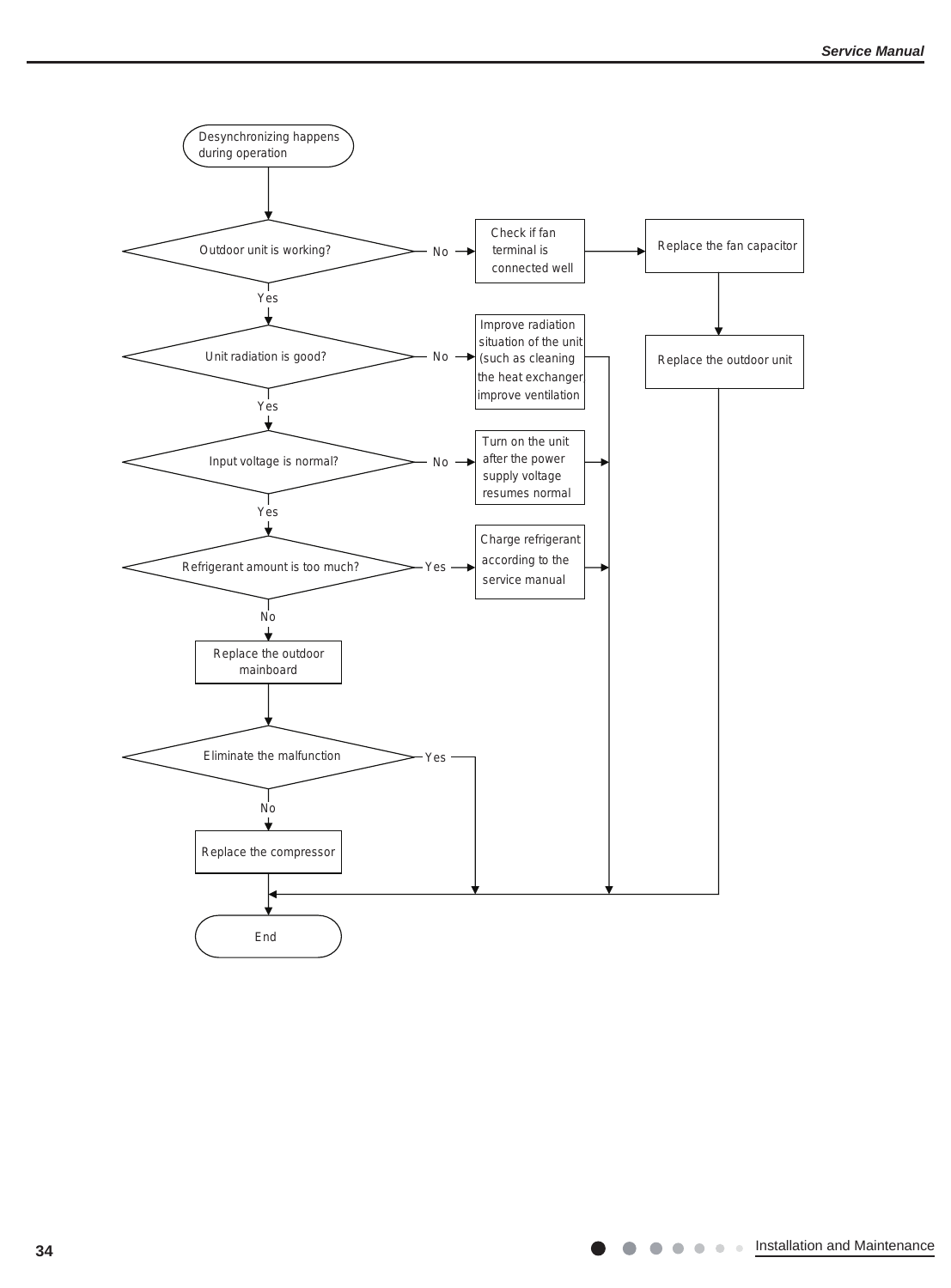4. Compressor overload, diacharge protectionmalfunction

Main checking points:

- $\bullet$  If the eletric expansion valve is connected well or it is broken;
- If there is refrigerant leakage;
- $\bullet$ If the overload protector is broken;

Flow chart:



Note: the detection method of the coil of the eletric expansion valve: there is five pieces of coil of the eletric expansion valve, the resistance of one of them (the leftmost or the rightmost one) is almost the same as the resistance of other terminal (within 100  $\Omega$ ). Judge the condition of the electronic expansion valve through detecting these resistance.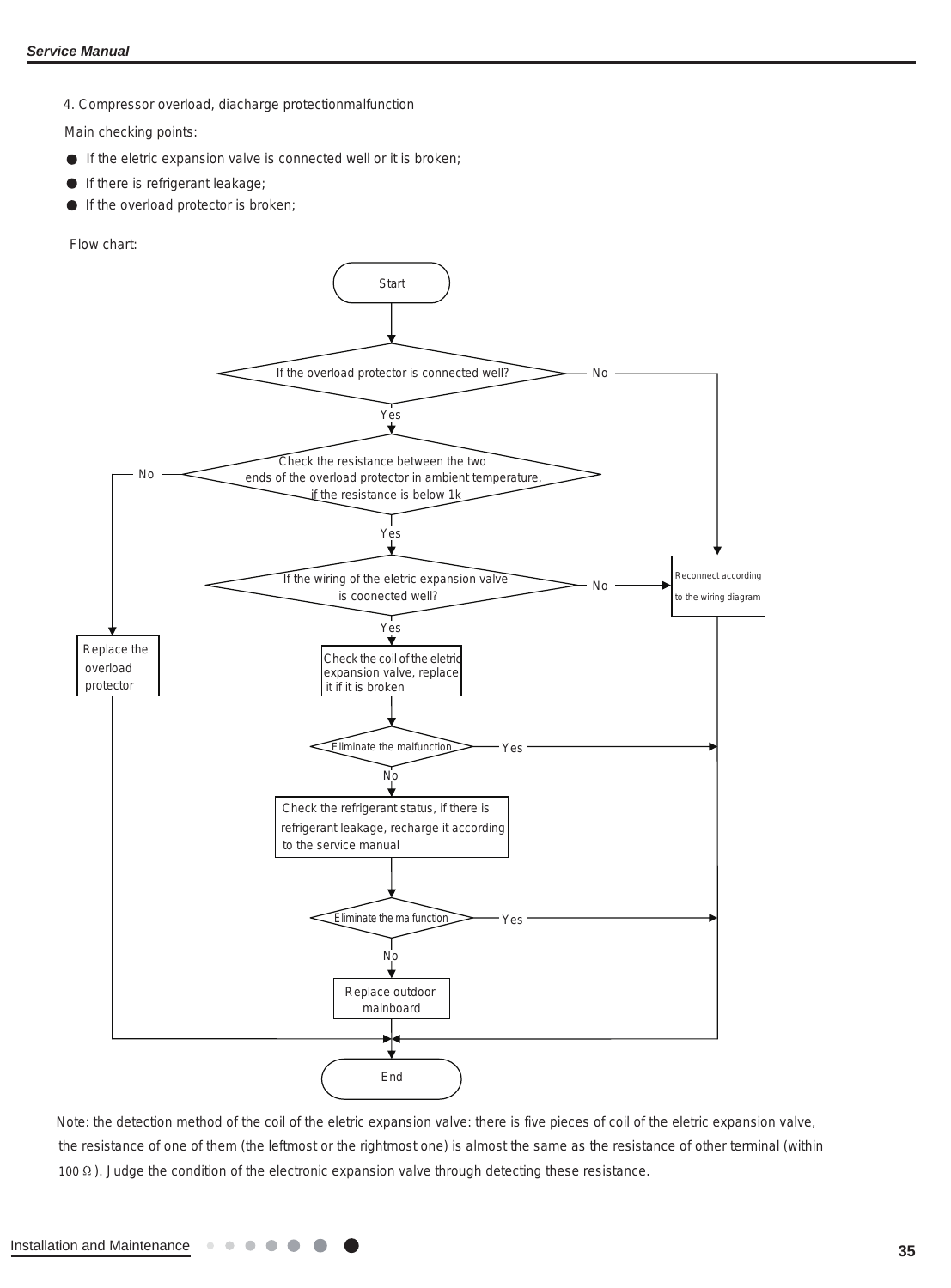#### 5. Start failuremalfunction

Main checking points:

- If the connection wire of the compressor is connected properly;
- If the stop duration of the compressor is sufficient;
- If the compressor is broken;
- If the refrigerant charging amount is too much;

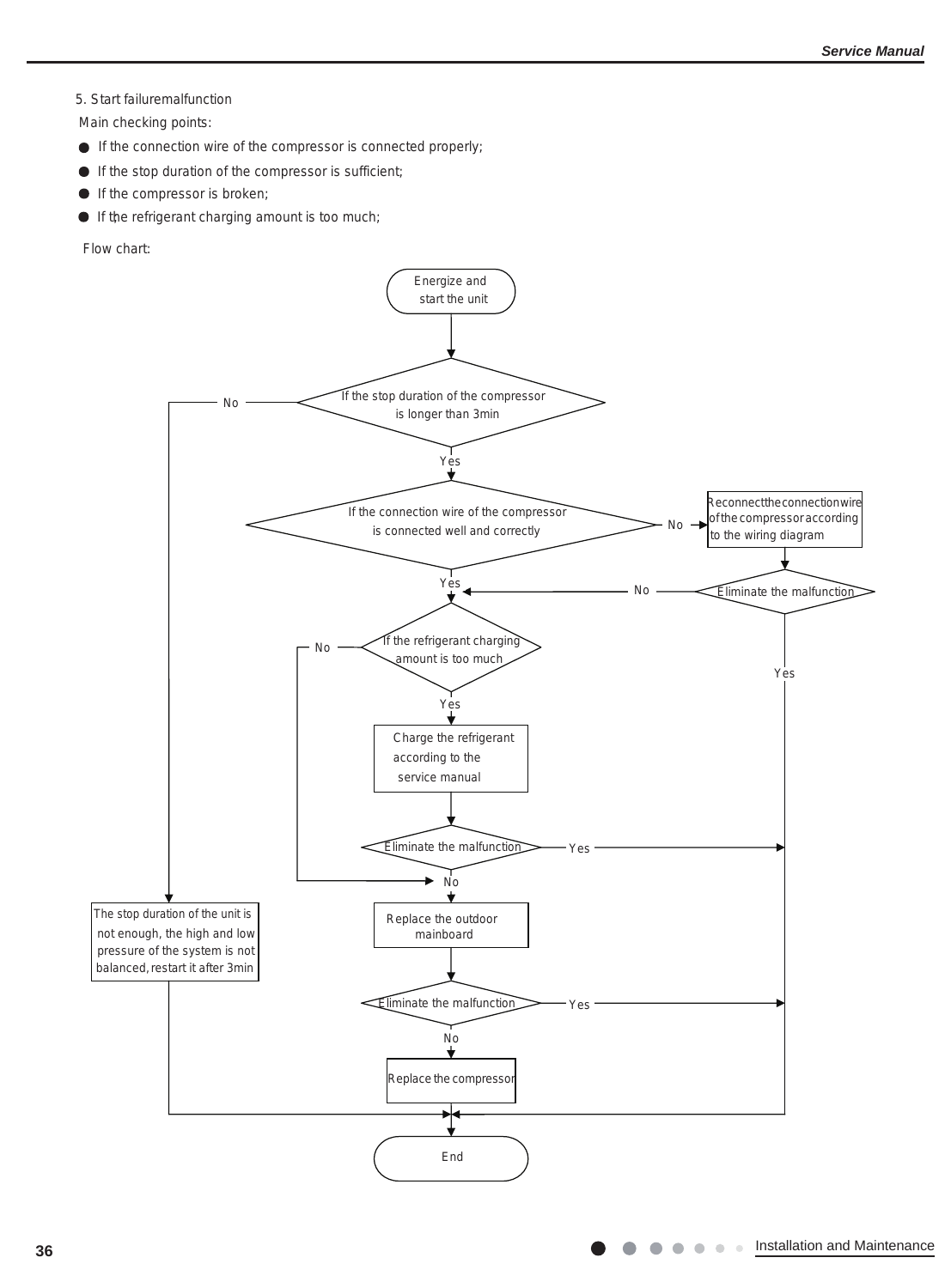6. Temperature sensor malfunction

Main checking points:

- If the temperature sensor is damaged or broken
- If the terminal of the temperature sensor is loosended or not connected;
- If the mainboard is broken;

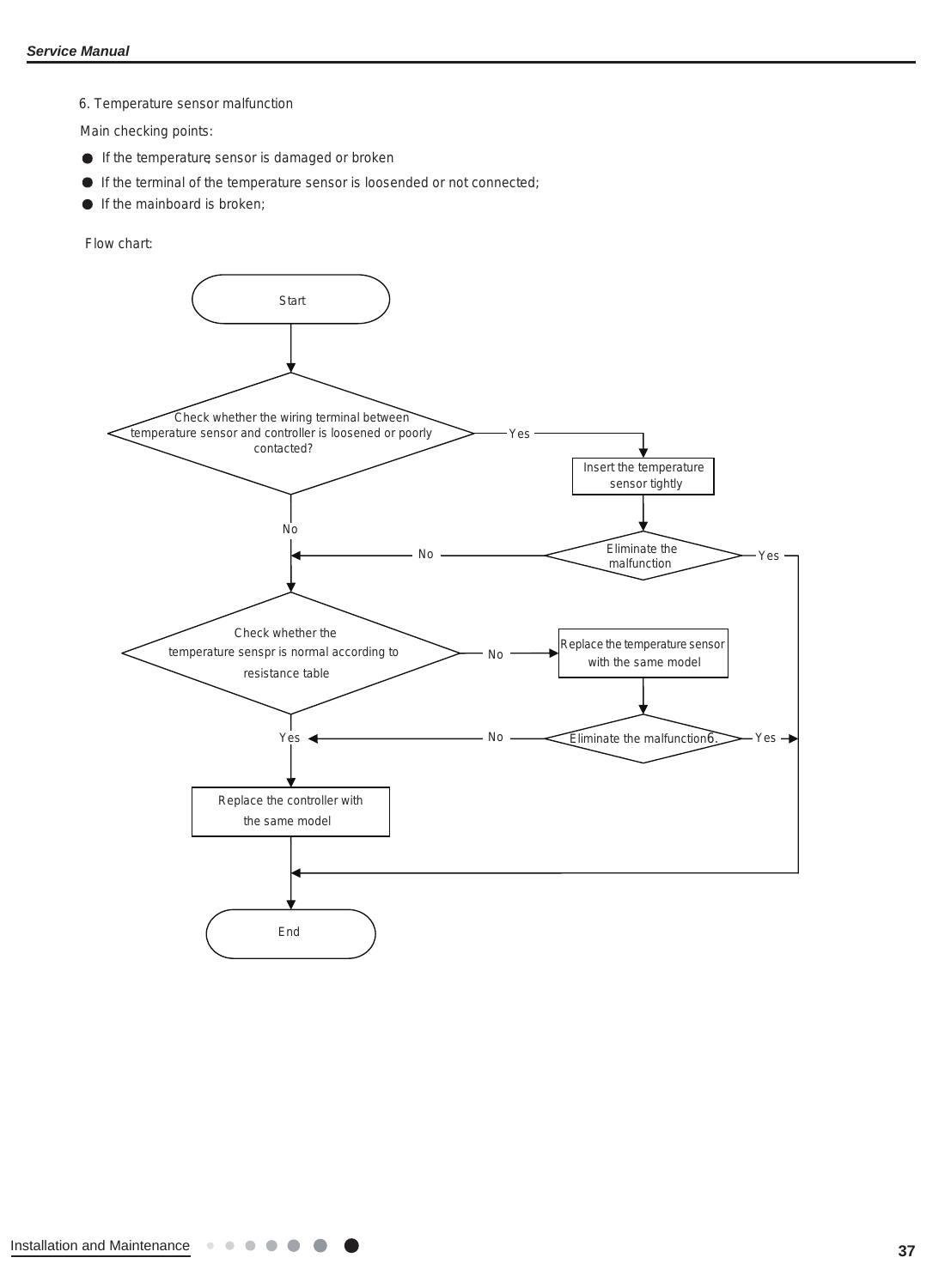7. DC fan malfunction

Main checking points:

- If the outdoor fan is blocked by foreign objects;
- The connection wire of DC fan is connected reliably? If it is loose?

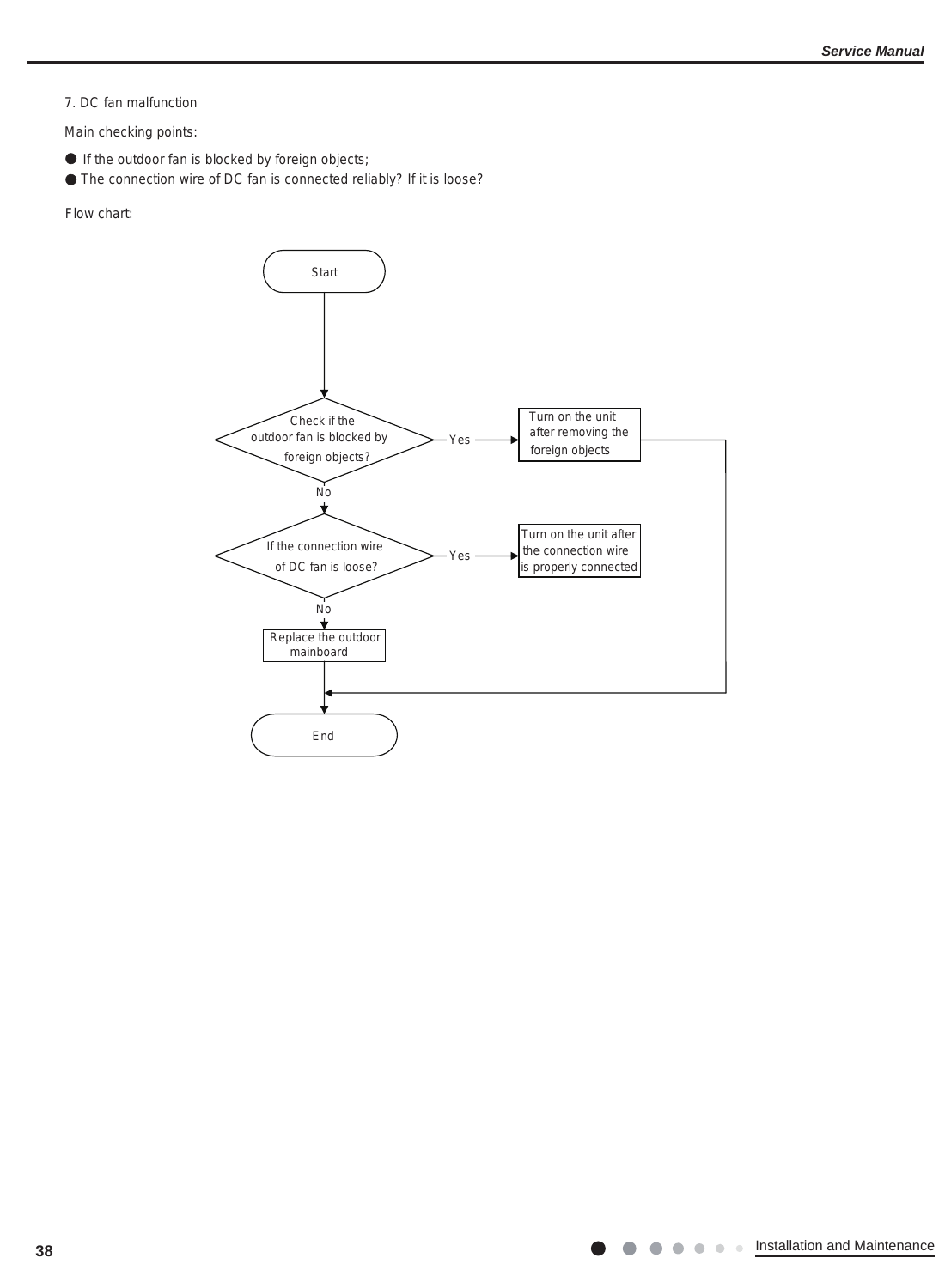8. Communication malfunction

Main checking points:

- If the connection wire between the indoor unit and outdoor unit is connected well, if the wires inside the unit is connected well;
- If the indoor mainboard or outdoor main board is broken;

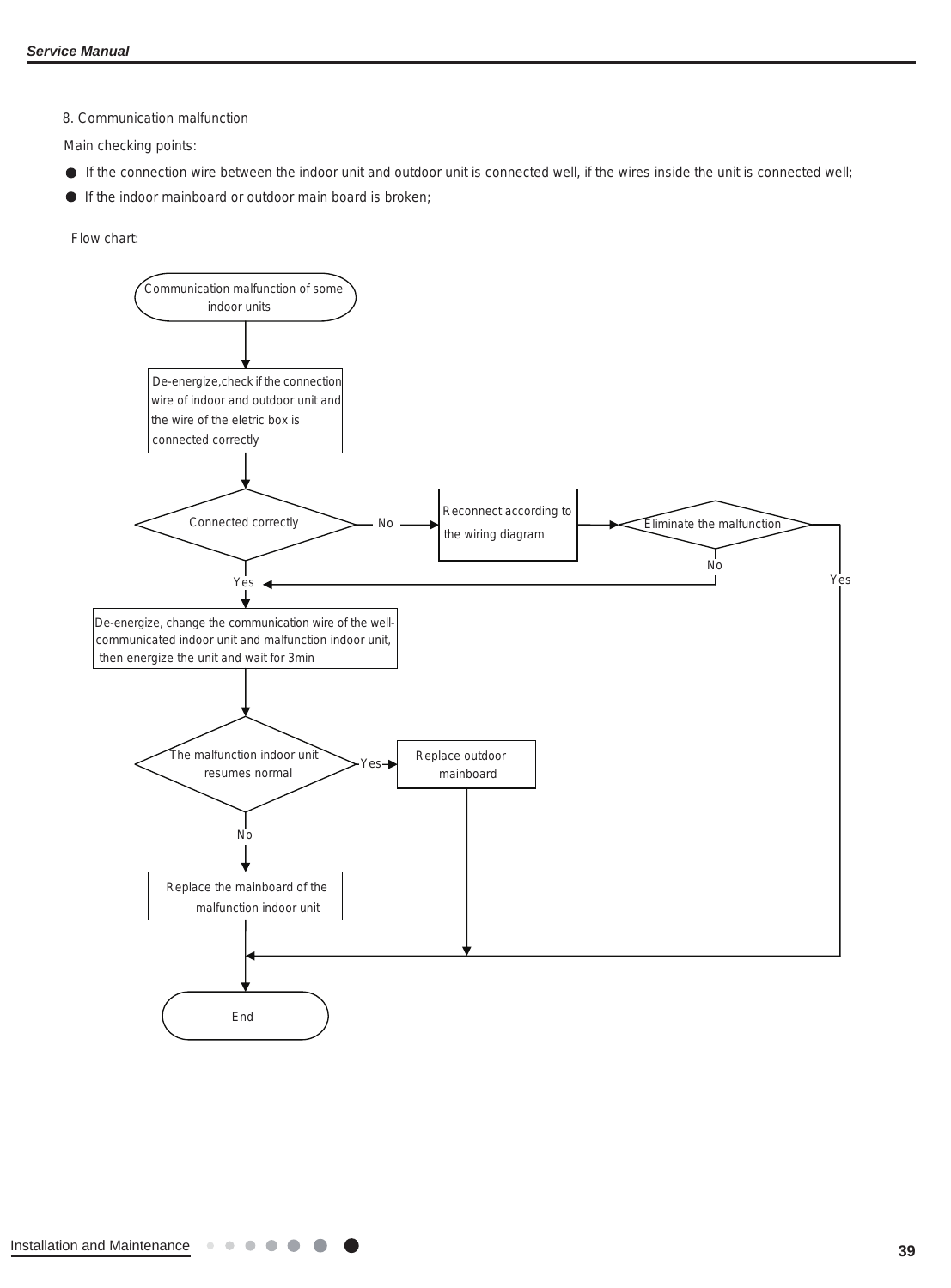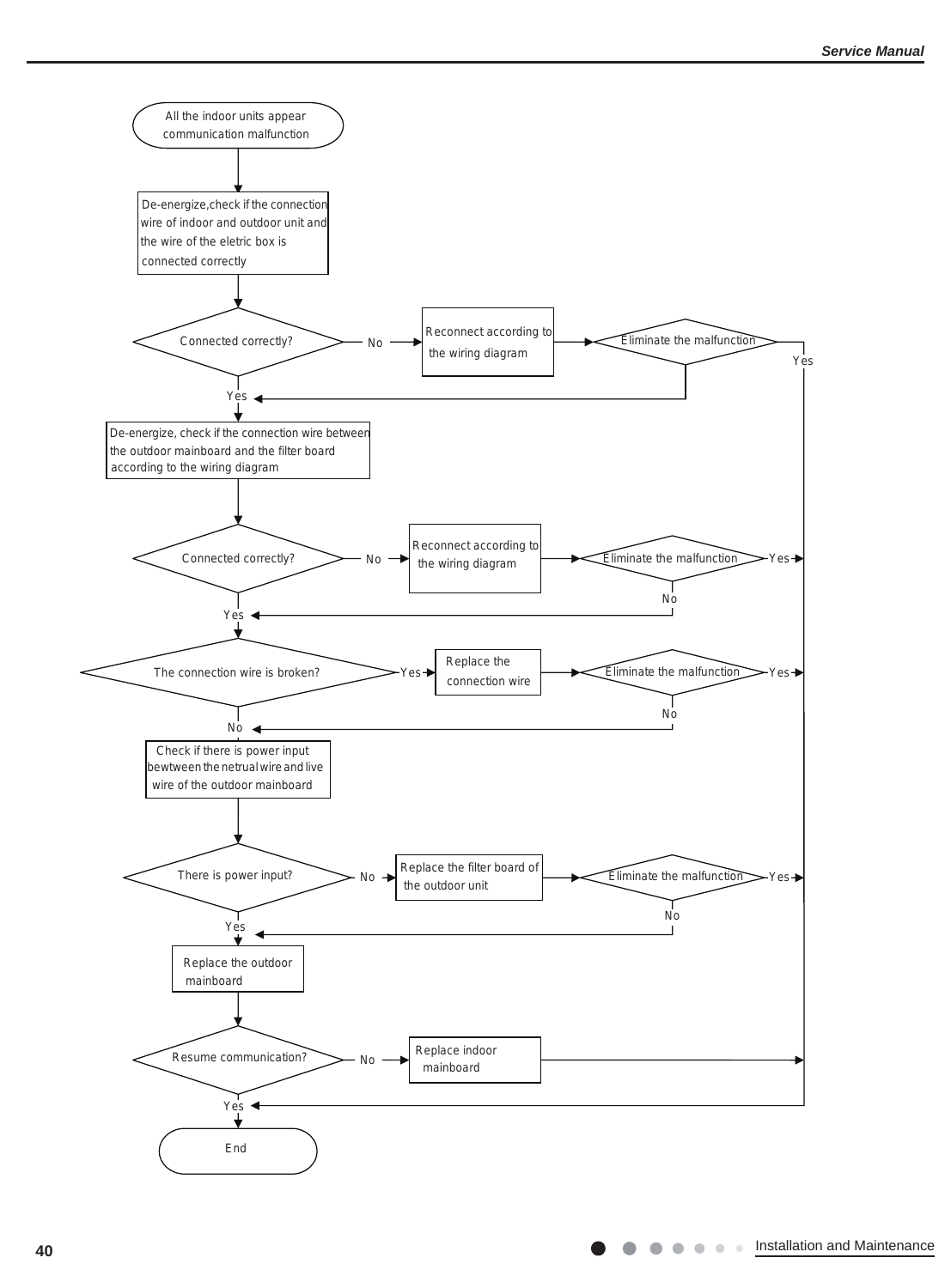9. Anti-high temperatureand overload malfunction

Main checking points:

- If the outdoor ambient temperature is within the normal range;
- If the indoor fan and outdoor fan are running normally;
- If the indoor and outdoor radiation environment is good;

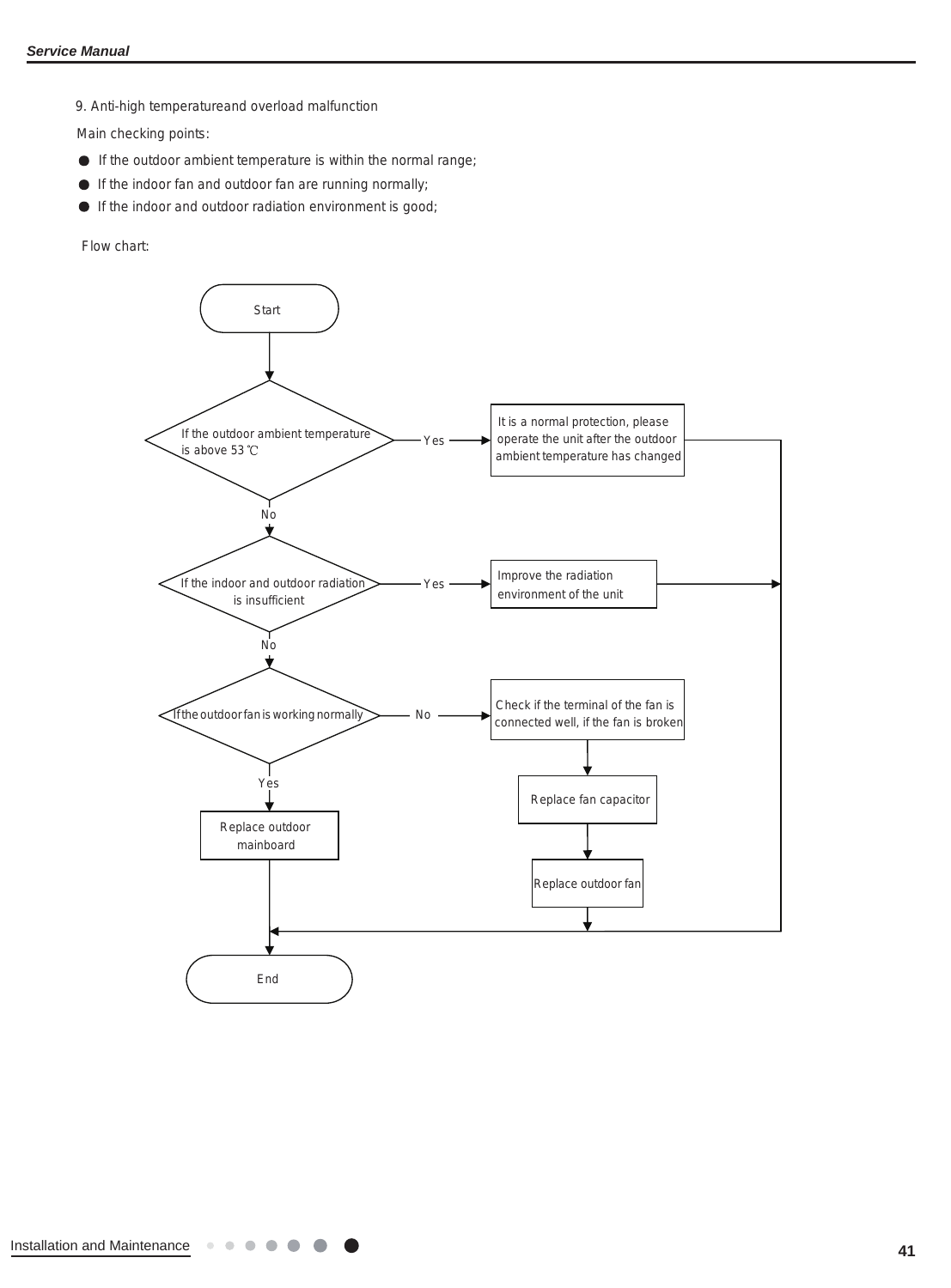# **9.4 Maintenance Method for Normal Malfunction**

## **1. Air Conditioner Can't be Started Up**

| Possible Causes                                                                                                     | Discriminating Method (Air conditioner Status)                                                                            | Troubleshooting                                                                                                                                                                                                                                                    |
|---------------------------------------------------------------------------------------------------------------------|---------------------------------------------------------------------------------------------------------------------------|--------------------------------------------------------------------------------------------------------------------------------------------------------------------------------------------------------------------------------------------------------------------|
| No power supply, or poor<br>connection for power plug                                                               | After energization, operation indicator isn't bright<br>and the buzzer can't give out sound                               | Confirm whether it's due to power failure. If yes,<br>wait for power recovery. If not, check power<br>supply circuit and make sure the power plug is<br>connected well.                                                                                            |
| Wrong wire connection between<br>indoor unit and outdoor unit,<br>or poor connection for wiring<br><b>terminals</b> | Under normal power supply circumstances,<br>operation indicator isn't bright after energization                           | Check the circuit according to circuit diagram<br>and connect wires correctly. Make sure all<br>wiring terminals are connected firmly                                                                                                                              |
| Electric leakage for air conditioner                                                                                | After energization, room circuit breaker trips off at<br>lonce                                                            | Make sure the air conditioner is grounded<br>reliablv<br>Make sure wires of air conditioner is connected<br>correctly<br>Check the wiring inside air conditioner. Check<br>whether the insulation layer of power cord is<br>damaged; if yes, place the power cord. |
| Model selection for air switch is<br><b>Improper</b>                                                                | After energization, air switch trips off                                                                                  | Select proper air switch                                                                                                                                                                                                                                           |
| Malfunction of remote controller                                                                                    | After energization, operation indicator is bright,<br>while no display on remote controller or buttons<br>have no action. | Replace batteries for remote controller<br>Repair or replace remote controller                                                                                                                                                                                     |

#### **2. Poor Cooling (Heating) for Air Conditioner**

| <b>Possible Causes</b>                                                | Discriminating Method (Air conditioner Status)                                                                                                                                                                                                                                                                             | Troubleshooting                                                                              |
|-----------------------------------------------------------------------|----------------------------------------------------------------------------------------------------------------------------------------------------------------------------------------------------------------------------------------------------------------------------------------------------------------------------|----------------------------------------------------------------------------------------------|
| Set temperature is improper                                           | Observe the set temperature on remote controller Adjust the set temperature                                                                                                                                                                                                                                                |                                                                                              |
| Rotation speed of the IDU fan<br>motor is set too low                 | Small wind blow                                                                                                                                                                                                                                                                                                            | Set the fan speed at high or medium                                                          |
| Filter of indoor unit is blocked                                      | Check the filter to see it's blocked                                                                                                                                                                                                                                                                                       | Clean the filter                                                                             |
| Installation position for indoor unit<br>and outdoor unit is improper | Check whether the installation postion is proper<br>according to installation requirement for air<br>lconditioner                                                                                                                                                                                                          | Adjust the installation position, and install the<br>rainproof and sunproof for outdoor unit |
| Refrigerant is leaking                                                | Discharged air temperature during cooling is<br>higher than normal discharged wind temperature;<br>Discharged air temperature during heating is<br>lower than normal discharged wind temperature;<br>Unit's pressure is much lower than regulated<br>range                                                                 | Find out the leakage causes and deal with it.<br>Add refrigerant.                            |
| Malfunction of 4-way valve                                            | Blow cold wind during heating                                                                                                                                                                                                                                                                                              | Replace the 4-way valve                                                                      |
| Malfunction of capillary                                              | Discharged air temperature during cooling is<br>higher than normal discharged wind temperature;<br>Discharged air temperature during heating is<br>lower than normal discharged wind temperature;<br>Unit't pressure is much lower than regulated<br>range. If refrigerant isn't leaking, part of capillary<br>lis blocked | Replace the capillary                                                                        |
| Flow volume of valve is<br>linsufficient                              | The pressure of valves is much lower than that<br>stated in the specification                                                                                                                                                                                                                                              | Open the valve completely                                                                    |
| Malfunction of horizontal louver                                      | Horizontal louver can't swing                                                                                                                                                                                                                                                                                              | Refer to point 3 of maintenance method for<br>details                                        |
| Malfunction of the IDU fan motor The IDU fan motor can't operate      |                                                                                                                                                                                                                                                                                                                            | Refer to troubleshooting for H6 for maintenance<br>lmethod in details                        |
| Malfunction of the ODU fan motor The ODU fan motor can't operate      |                                                                                                                                                                                                                                                                                                                            | Refer to point 4 of maintenance method for<br>details                                        |
| Malfunction of compressor                                             | Compressor can't operate                                                                                                                                                                                                                                                                                                   | Refer to point 5 of maintenance method for<br>details                                        |

### **3. Horizontal Louver Can't Swing**

| Possible Causes                              | Discriminating Method (Air conditioner Status)                  | Troubleshooting                                                                                        |
|----------------------------------------------|-----------------------------------------------------------------|--------------------------------------------------------------------------------------------------------|
| Wrong wire connection, or poor<br>connection | Check the wiring status according to circuit<br>diagram         | Connect wires according to wiring diagram to<br>make sure all wiring terminals are connected<br>firmly |
| Stepping motor is damaged                    | Stepping motor can't operate                                    | Repair or replace stepping motor                                                                       |
| Main board is damaged                        | Others are all normal, while horizontal louver<br>can't operate | Replace the main board with the same model                                                             |